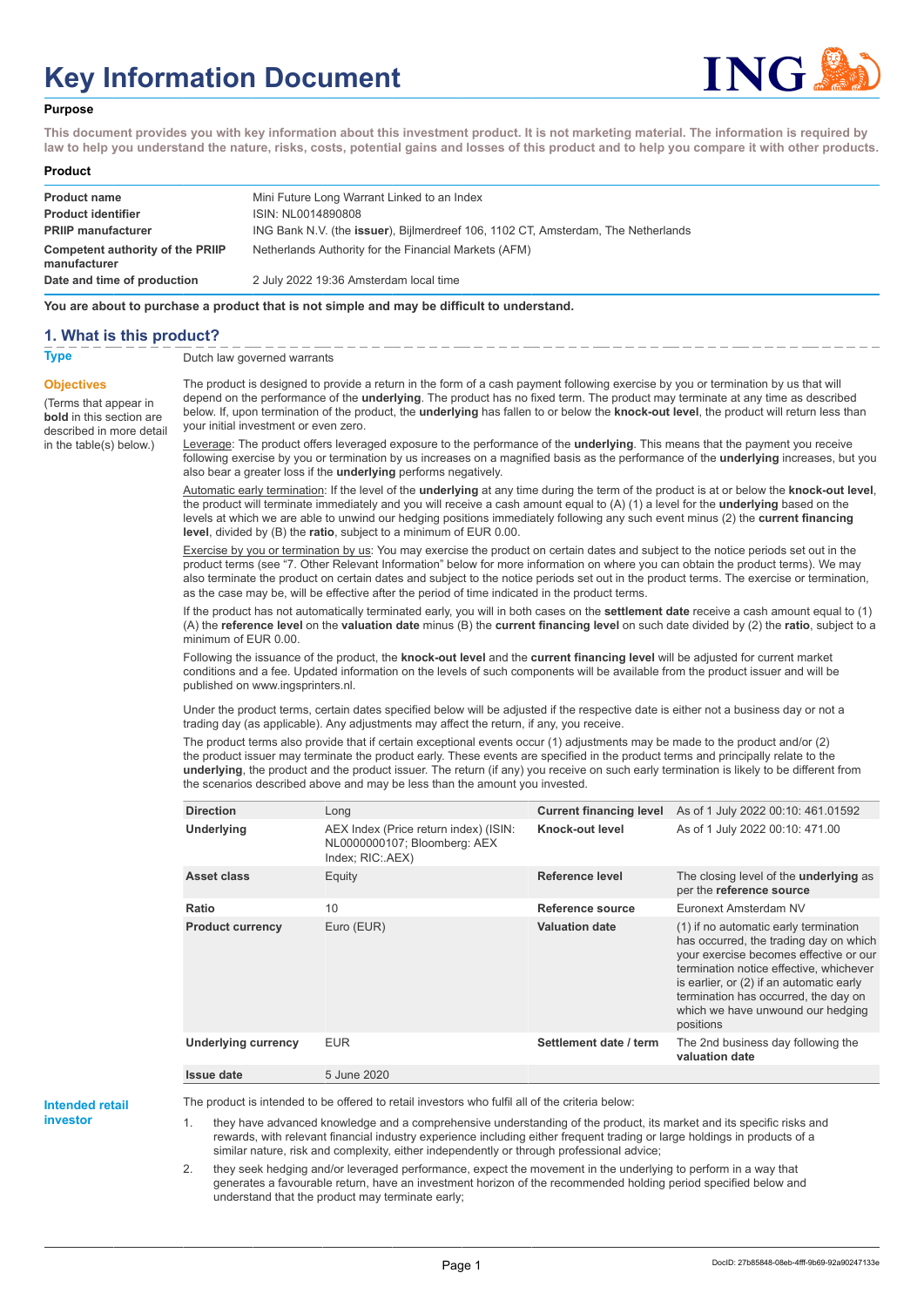- 3. they accept the risk that the issuer could fail to pay or perform its obligations under the product and they are able to bear a total loss of their investment; and
- 4. they are willing to accept a level of risk to achieve potential returns that is consistent with the summary risk indicator shown below.

The product is not intended to be offered to retail clients who do not fulfil these criteria.

#### **2. What are the risks and what could I get in return?**

**Risk indicator**

**Performance scenarios**





**The risk indicator assumes you keep the product for 1 day. The actual risk can vary significantly if you cash in at an early or a later stage and you may get back less.**

The summary risk indicator is a guide to the level of risk of this product compared to other products. It shows how likely it is that the product will lose money because of movements in the markets or because we are not able to pay you.

We have classified this product as 7 out of 7, which is the highest risk class. This rates the potential losses from future performance at a very high level, and poor market conditions are very unlikely to impact our capacity to pay you.

**Be aware of currency risk:** If the currency of your account is different to the currency of this product, you will be exposed to the risk of suffering a loss as a result of the conversion of the currency of the product into the account currency. This risk is not considered in the indicator shown above.

**Be aware of currency risk:** If (i) the Underlying is traded in a different currency than EUR the unwind amount will be converted to EUR at the prevailing exchange rate which may result in a loss; or (ii) the currency of your account is different from the Currency of the product, you may be exposed to the risk of suffering a loss as a result of the conversion of the Currency of the product into the account currency. Risk (ii) above is not considered in the indicator shown above.

This product does not include any protection from future market performance so you could lose some or all of your investment.

If we are not able to pay you what is owed, you could lose your entire investment.

For detailed information about all risks relating to the product please refer to the risk sections of the prospectus and any supplements thereto as specified in the section "7. Other relevant information" below.

#### **Market developments in the future cannot be accurately predicted. The scenarios shown are only an indication of some of the possible outcomes based on recent returns. Actual returns could be lower.**

*Investment: EUR 10,000*

| cenarios |  |  |
|----------|--|--|
|          |  |  |

| <b>Scenarios</b>           |                                                                           | 1 day                        |  |
|----------------------------|---------------------------------------------------------------------------|------------------------------|--|
|                            |                                                                           | (Recommended holding period) |  |
| Stress scenario            | What you might get back after costs<br>Percentage return (not annualised) | EUR 6.427.66<br>$-35.72%$    |  |
| Unfavourable scenario      | What you might get back after costs<br>Percentage return (not annualised) | EUR 9,647.52<br>$-3.52\%$    |  |
| <b>Moderate scenario</b>   | What you might get back after costs<br>Percentage return (not annualised) | EUR 10,078.90<br>0.79%       |  |
| <b>Favourable scenario</b> | What you might get back after costs<br>Percentage return (not annualised) | EUR 10,450.36<br>4.50%       |  |

The average returns shown in the above table are not annualised, which means they may not be comparable to the average returns shown in other key information documents.

This table shows the money you could get back over the next day under different scenarios, assuming that you invest EUR 10,000.

The scenarios shown illustrate how your investment could perform. The recommended holding period for this product is less than one year. The figures are therefore not calculated on a per year basis, but for the recommended holding period. Figures in this section and "4. What are the costs?" are therefore not comparable with figures given for products with a recommended holding period of at least one year. The scenarios presented are an estimate of future performance based on evidence from the past on how the value of this investment varies, and are not an exact indicator. What you get will vary depending on how the market performs and how long you keep the product. The stress scenario shows what you might get back in extreme market circumstances, and it does not take into account the situation where we are not able to pay you.

This product cannot be easily cashed in. This means it is difficult to estimate how much you would get back if you cash in before the recommended holding period. You will either be unable to cash in early or you will have to pay high costs or make a large loss if you do so.

The figures shown include all the costs of the product itself, but may not include all the costs that you pay to your advisor or distributor. The figures do not take into account your personal tax situation, which may also affect how much you get back.

Buying this product holds that you think the level of the underlying will increase.

Your maximum loss would be that you will lose your investment.

## **3. What happens if ING Bank N.V. is unable to pay out?**

You are exposed to the risk that the issuer might be unable to meet its obligations in connection with the product for instance in the event of bankruptcy or an official directive for resolution action. This may materially adversely affect the value of the product and could lead to you losing some or all of your investment in the product. The product is not a deposit and as such is not covered by any deposit protection scheme.